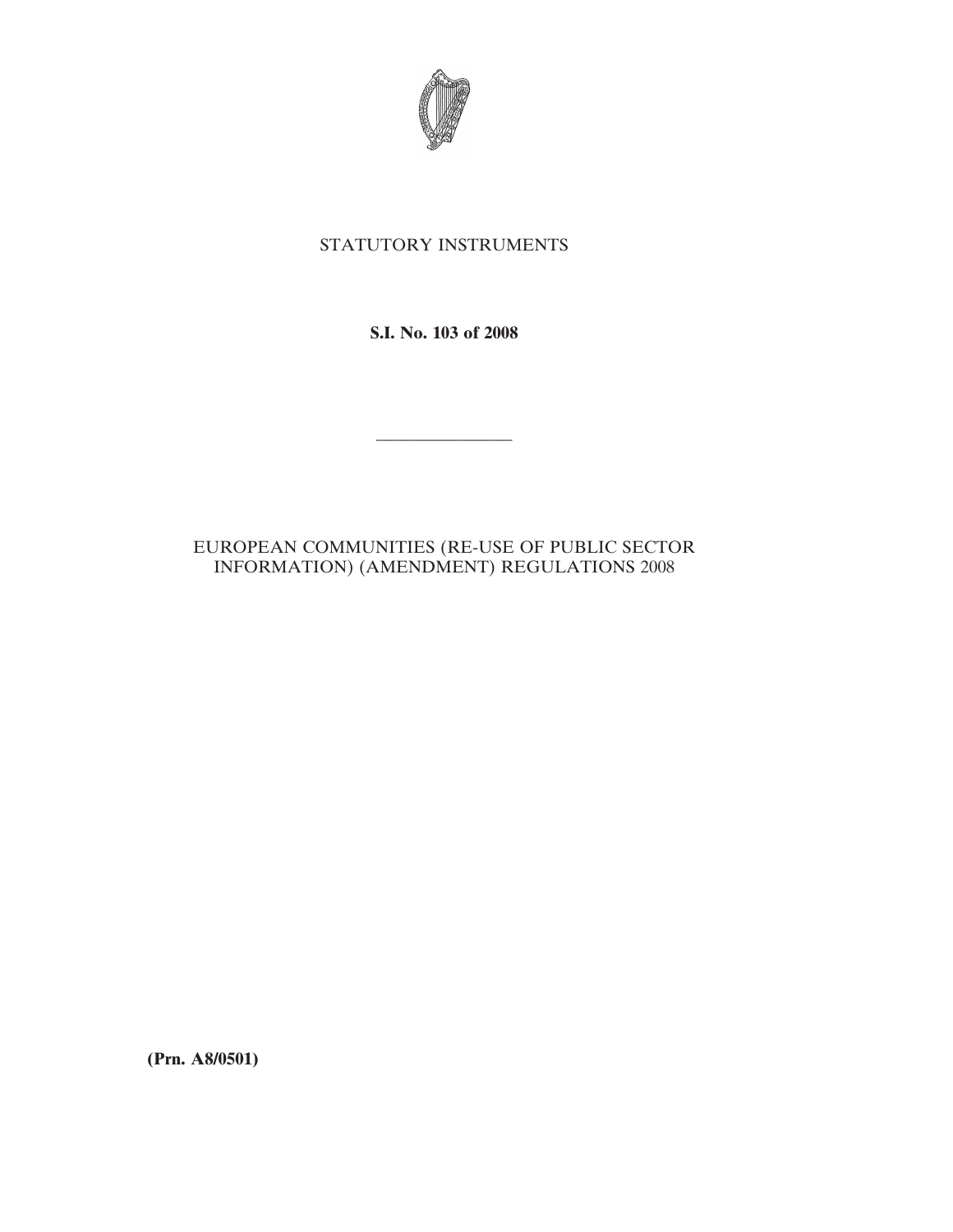## EUROPEAN COMMUNITIES (RE-USE OF PUBLIC SECTOR INFORMATION) (AMENDMENT) REGULATIONS 2008

I, BRIAN COWEN, Minister for Finance, in exercise of the powers conferred on me by section 3 of the European Communities Act 1972 (No. 27 of 1972) and for the purpose of giving further effect to Directive 2003/98/EC of the European Parliament and of the Council of 17 November 2003<sup>1</sup>, hereby make the following regulations:

1. These Regulations may be cited as the European Communities (Re-Use of Public Sector Information) (Amendment) Regulations 2008.

2. The European Communities (Re-Use of Public Sector Information) Regulations 2005 (No. 279 of 2005) are amended—

(*a*) in Regulation 2(1), by substituting the following definition for the definition of "re-use":

" 're-use', in relation to a document held by a public sector body, means the use by an individual or legal entity of the document for commercial or non-commercial purposes other than the initial purpose within the public task for which the document was produced, but does not include the exchange of such document between public sector bodies solely for the purpose of performing functions falling within the scope of their public tasks.",

- (*b*) in Regulation 5(4), by inserting after subparagraph (*b*) the following:
	- "(*c*) A notification of refusal of a request under this Regulation shall contain a reference to the means of redress available to the requester.",

and

(*c*) in Regulation 6 (3), by substituting "re-used by such public sector body or another public sector body" for "re-used by another public sector body".

1 OJ No. L 345, 31.12.2003, p 90.

*Notice of the making of this Statutory Instrument was published in "Iris Oifigiu´il" of* 22*nd April*, 2008.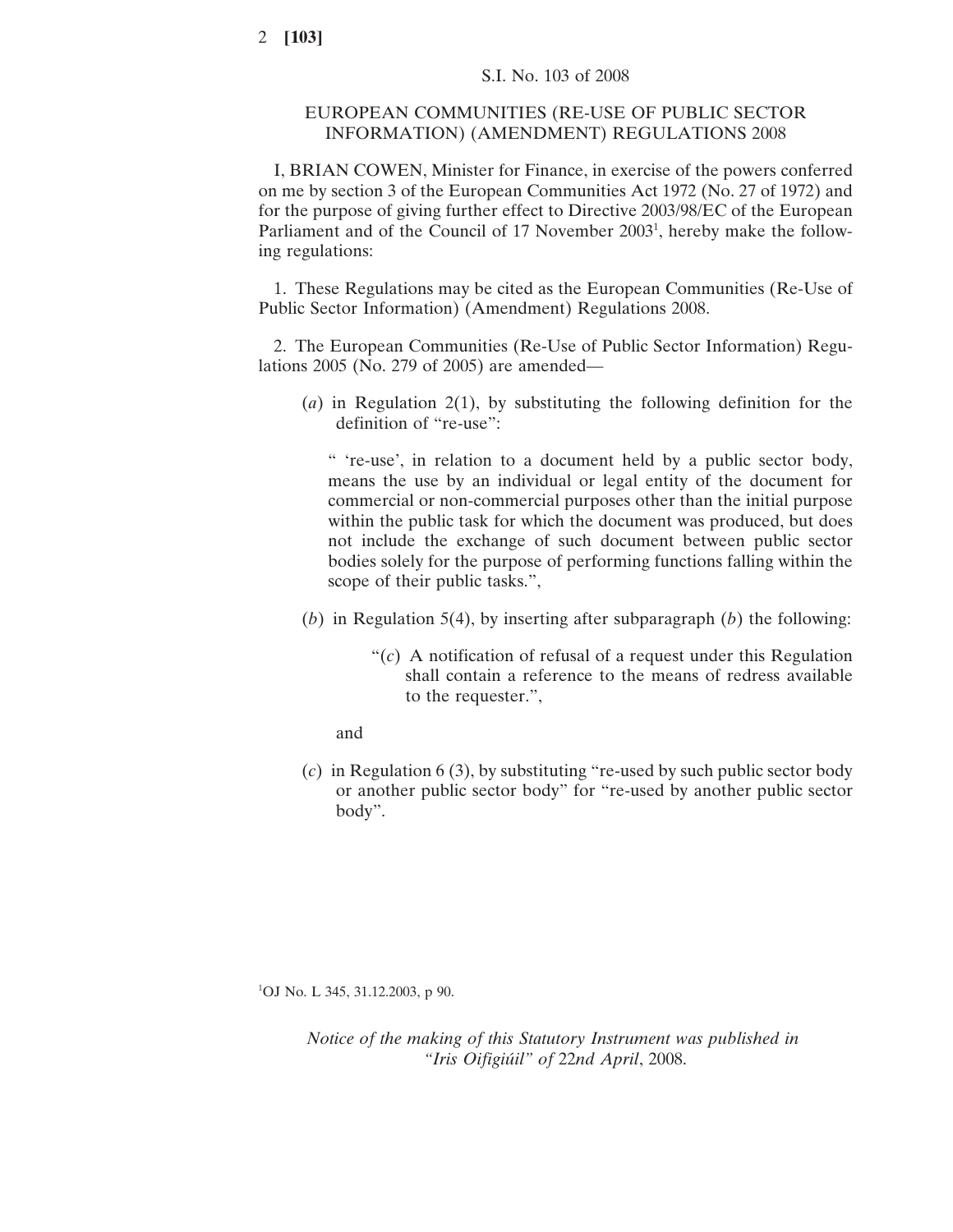**[103]** 3



BRIAN COWEN Minister for Finance.